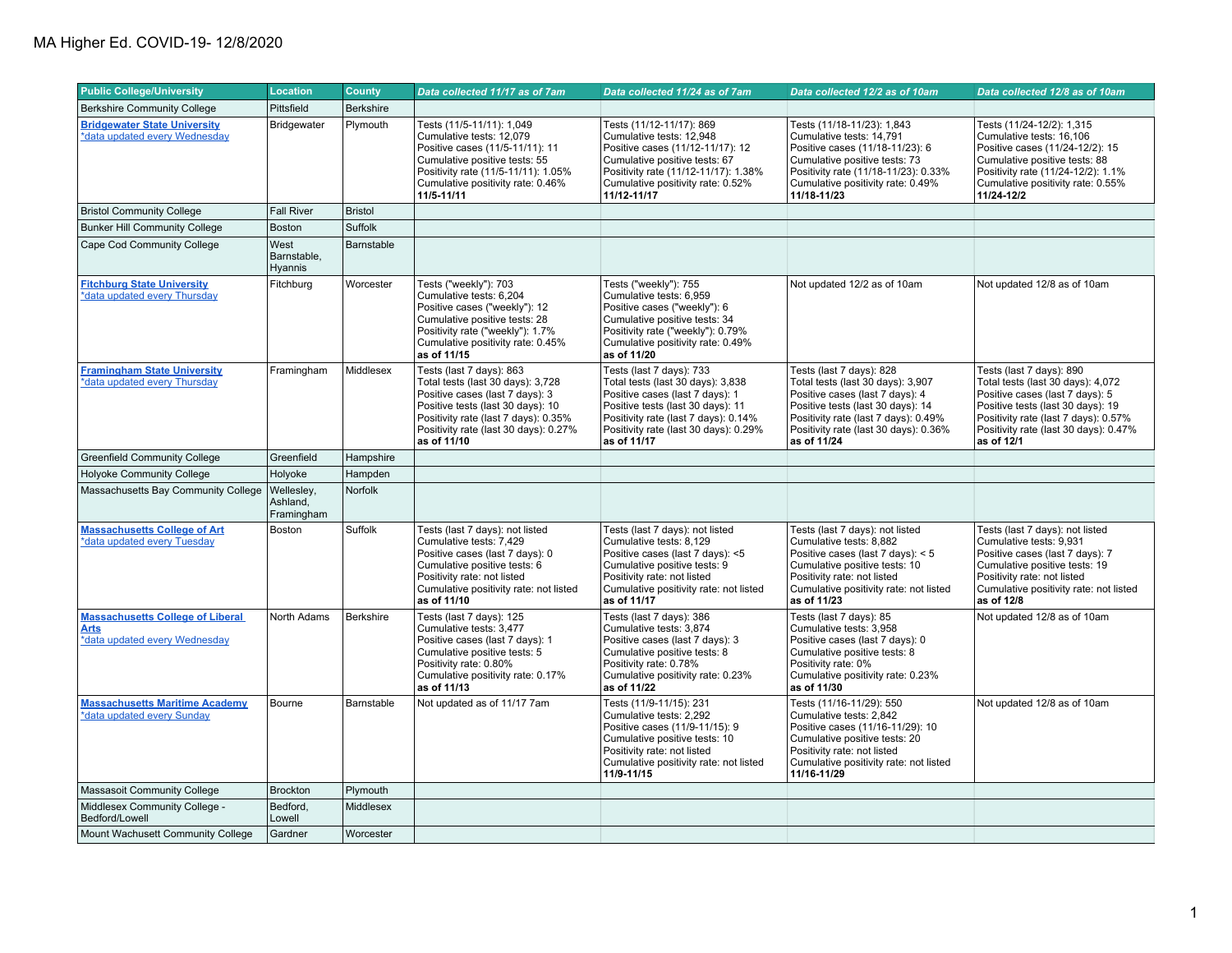| <b>Public College/University</b>                                                              | <b>Location</b>             | <b>County</b>  | Data collected 11/17 as of 7am                                                                                                                                                                                                      | Data collected 11/24 as of 7am                                                                                                                                                                                                       | Data collected 12/2 as of 10am                                                                                                                                                                                                       | Data collected 12/8 as of 10am                                                                                                                                                                                               |
|-----------------------------------------------------------------------------------------------|-----------------------------|----------------|-------------------------------------------------------------------------------------------------------------------------------------------------------------------------------------------------------------------------------------|--------------------------------------------------------------------------------------------------------------------------------------------------------------------------------------------------------------------------------------|--------------------------------------------------------------------------------------------------------------------------------------------------------------------------------------------------------------------------------------|------------------------------------------------------------------------------------------------------------------------------------------------------------------------------------------------------------------------------|
| North Shore Community College                                                                 | Danvers, Lynn,<br>Middleton | Essex          |                                                                                                                                                                                                                                     |                                                                                                                                                                                                                                      |                                                                                                                                                                                                                                      |                                                                                                                                                                                                                              |
| Northern Essex Community College                                                              | Haverhill                   | Plymouth       |                                                                                                                                                                                                                                     |                                                                                                                                                                                                                                      |                                                                                                                                                                                                                                      |                                                                                                                                                                                                                              |
| Quinsigamond Community College                                                                | Worcester                   | Worcester      |                                                                                                                                                                                                                                     |                                                                                                                                                                                                                                      |                                                                                                                                                                                                                                      |                                                                                                                                                                                                                              |
| <b>Roxbury Community College</b>                                                              | <b>Boston</b>               | Suffolk        |                                                                                                                                                                                                                                     |                                                                                                                                                                                                                                      |                                                                                                                                                                                                                                      |                                                                                                                                                                                                                              |
| <b>Salem State University</b><br>*data updated every Wednesday                                | Salem                       | Essex          | Tests (last 7 days): 556<br>Cumulative tests: 5,533<br>Positive cases (last 7 days): 12<br>Cumulative positive tests: 31<br>Positivity rate: 2.62%<br>Cumulative positivity rate: 0.61%<br>as of 11/12                              | Tests (last 7 days): 1,116<br>Cumulative tests: 6,649<br>Positive cases (last 7 days): 8<br>Cumulative positive tests: 39<br>Positivity rate: 0.76%<br>Cumulative positivity rate: 0.63%<br>as of 11/19                              | Tests (last 7 days): 688<br>Cumulative tests: 7,391<br>Positive cases (last 7 days): 7<br>Cumulative positive tests: 46<br>Positivity rate: 0.78%<br>Cumulative positivity rate: 0.64%<br>as of 11/26                                | Tests (last 7 days): 1,215<br>Cumulative tests: 8,606<br>Positive cases (last 7 days): 7<br>Cumulative positive tests: 53<br>Positivity rate: 0.48%<br>Cumulative positivity rate: 0.62%<br>as of 12/3                       |
| Springfield Technical Community<br>College                                                    | Springfield                 | Hampden        |                                                                                                                                                                                                                                     |                                                                                                                                                                                                                                      |                                                                                                                                                                                                                                      |                                                                                                                                                                                                                              |
| <b>University of Massachusetts Amherst</b><br>*data updated daily                             | Amherst                     | Hampshire      | Tests (last 7 days): not listed<br>Cumulative tests: 146,609<br>Positive cases (last 7 days): 2<br>Cumulative positive tests: 318<br>Positivity rate (last 7 days): 0.52%<br>Cumulative positivity rate: 0.22%<br>as of 11/16       | Tests (last 7 days): not listed<br>Cumulative tests: 160,766<br>Positive cases (last 7 days): 9<br>Cumulative positive tests: 401<br>Positivity rate (last 7 days): 0.61%<br>Cumulative positivity rate: 0.25%<br>as of 11/22        | Tests (last 7 days): not listed<br>Cumulative tests: 166,437<br>Positive cases (last 7 days): 0<br>Cumulative positive tests: 451<br>Positivity rate (last 7 days): 0.79%<br>Cumulative positivity rate: 0.28%<br>as of 12/1         | Tests (last 7 days): not listed<br>Cumulative tests: 173,061<br>Positive cases (last 7 days): 5<br>Cumulative positive tests: 493<br>Positivity rate (last 7 days): 0.73%<br>Cumulative positivity rate: 0.29%<br>as of 12/8 |
| <b>University of Massachusetts Boston</b><br>*data update frequency unknown                   | Boston                      | Suffolk        | Tests: not listed<br>Cumulative tests: 4,206<br>New positive cases: 11<br>Cumulative positive tests: 26<br>Positivity rate: 2.2%<br>Cumulative positivity rate: 0.6%<br>as of 11/14                                                 | Not updated as of 11/24 7am                                                                                                                                                                                                          | Tests: not listed<br>Cumulative tests: 5.245<br>New positive cases: 8<br>Cumulative positive tests: 45<br>Positivity rate: 1.8%<br>Cumulative positivity rate: 0.9%<br>as of 11/21                                                   | Tests: not listed<br>Cumulative tests: 5,900<br>New positive cases: 8<br>Cumulative positive tests: 53<br>Positivity rate: 1.9%<br>Cumulative positivity rate: 0.9%<br>as of 11/28                                           |
| <b>University of Massachusetts</b><br><b>Dartmouth</b><br>*data update frequency unknown      | Darmouth                    | <b>Bristol</b> | Tests (last 7 days): 1,308<br>Cumulative tests: 16,580<br>Positive cases (last 7 days): 9<br>Cumulative positive tests: 70<br>Positivity rate (last 7 days): 0.69%<br>Cumulative positivity rate: not listed<br>as of 11/14         | Tests (last 7 days): 1,499<br>Cumulative tests: 18,079<br>Positive cases (last 7 days): 37<br>Cumulative positive tests: 107<br>Positivity rate (last 7 days): 2.47%<br>Cumulative positivity rate: not listed<br>as of 11/22        | Tests (last 7 days): 1,671<br>Cumulative tests: 18,895<br>Positive cases (last 7 days): 37<br>Cumulative positive tests: 117<br>Positivity rate (last 7 days): 2.21%<br>Cumulative positivity rate: not listed<br>as of 11/24        | Tests (last 7 days): 928<br>Cumulative tests: 19,823<br>Positive cases (last 7 days): 13<br>Cumulative positive tests: 130<br>Positivity rate (last 7 days): 1.40%<br>Cumulative positivity rate: not listed<br>as of 12/3   |
| <b>University of Massachusetts Lowell</b><br>*data update frequency unknown                   | Lowell                      | Middlesex      | Tests ("prior week"): 1,157<br>Cumulative tests: 12,346<br>Positive cases ("prior week"): 3<br>Cumulative positive tests: 16<br>Positivity rate ("prior week"): not listed<br>Cumulative positivity rate: not listed<br>as of 11/14 | Tests ("prior week"): 1,295<br>Cumulative tests: 13,641<br>Positive cases ("prior week"): 12<br>Cumulative positive tests: 28<br>Positivity rate ("prior week"): not listed<br>Cumulative positivity rate: not listed<br>as of 11/21 | Tests ("prior week"): 1,085<br>Cumulative tests: 14,721<br>Positive cases ("prior week"): 10<br>Cumulative positive tests: 38<br>Positivity rate ("prior week"): not listed<br>Cumulative positivity rate: not listed<br>as of 11/28 | Tests ("prior week"): 1,341<br>Cumulative tests: 16,062<br>Positive cases ("prior week"): 14<br>Cumulative positive tests: 52<br>Positivity rate ("prior week"): 1.04%<br>Cumulative positivity rate: 0.32%<br>as of 12/5    |
| <b>University of Massachusetts Medical</b><br><b>School</b><br>*data update frequency unknown | Worcester                   | Worcester      | Tests (11/8-11/14): 1,983<br>Cumulative tests: 35.891<br>Positive cases (11/8-11/14): 4<br>Cumulative positive tests: 23<br>Positivity rate: not listed<br>Cumulative positivity rate: 0.06%<br>11/8-11/14                          | Tests (11/15-11/21): 2,274<br>Cumulative tests: 38.165<br>Positive cases (11/15-11/21): 9<br>Cumulative positive tests: 32<br>Positivity rate: not listed<br>Cumulative positivity rate: 0.08%<br>11/15-11/21                        | Tests (11/22-11/28): 1,858<br>Cumulative tests: 40.023<br>Positive cases (11/22-11/28): 4<br>Cumulative positive tests: 36<br>Positivity rate: not listed<br>Cumulative positivity rate: 0.09%<br>11/22-11/28                        | Tests (11/29-12/5): 2,343<br>Cumulative tests: 42.366<br>Positive cases (11/29-12/5): 20<br>Cumulative positive tests: 56<br>Positivity rate: not listed<br>Cumulative positivity rate: 0.13%<br>11/29-12/5                  |
| <b>Westfield State University</b><br>*data updated every Thursday                             | Westfield                   | Hampden        | Tests (last 7 days): not listed<br>Cumulative tests: 9,222<br>Positive cases (last 7 days): 23<br>Cumulative positive tests: 113<br>Positivity rate: not listed<br>Cumulative positivity rate: 1.23%<br>as of 11/12                 | Tests (last 7 days): not listed<br>Cumulative tests: 9,241<br>Positive cases (last 7 days): 5<br>Cumulative positive tests: 118<br>Positivity rate: not listed<br>Cumulative positivity rate: 1.28%<br>as of 11/19                   | Tests (last 7 days): not listed<br>Cumulative tests: 10,053<br>Positive cases (last 7 days): 4<br>Cumulative positive tests: 122<br>Positivity rate: not listed<br>Cumulative positivity rate: 1.21%<br>as of 11/26                  | Tests (last 7 days): not listed<br>Cumulative tests: 10,376<br>Positive cases (last 7 days): 2<br>Cumulative positive tests: 124<br>Positivity rate: not listed<br>Cumulative positivity rate: 1.20%<br>as of 12/3           |